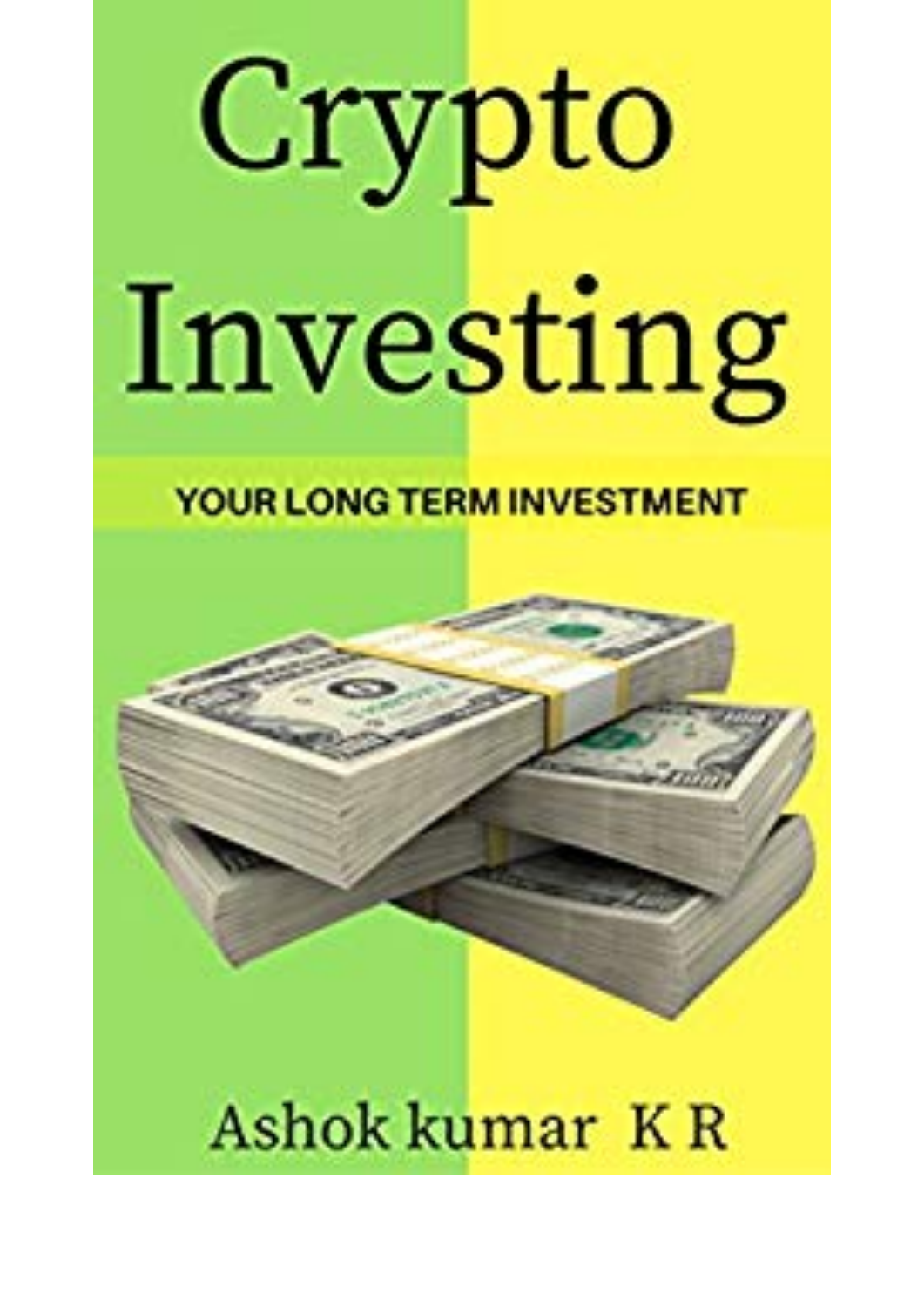*Ashok kumar K R*

**Crypto Investing ( Learn more why you want to invest, spotting the right investment and other ideas)**

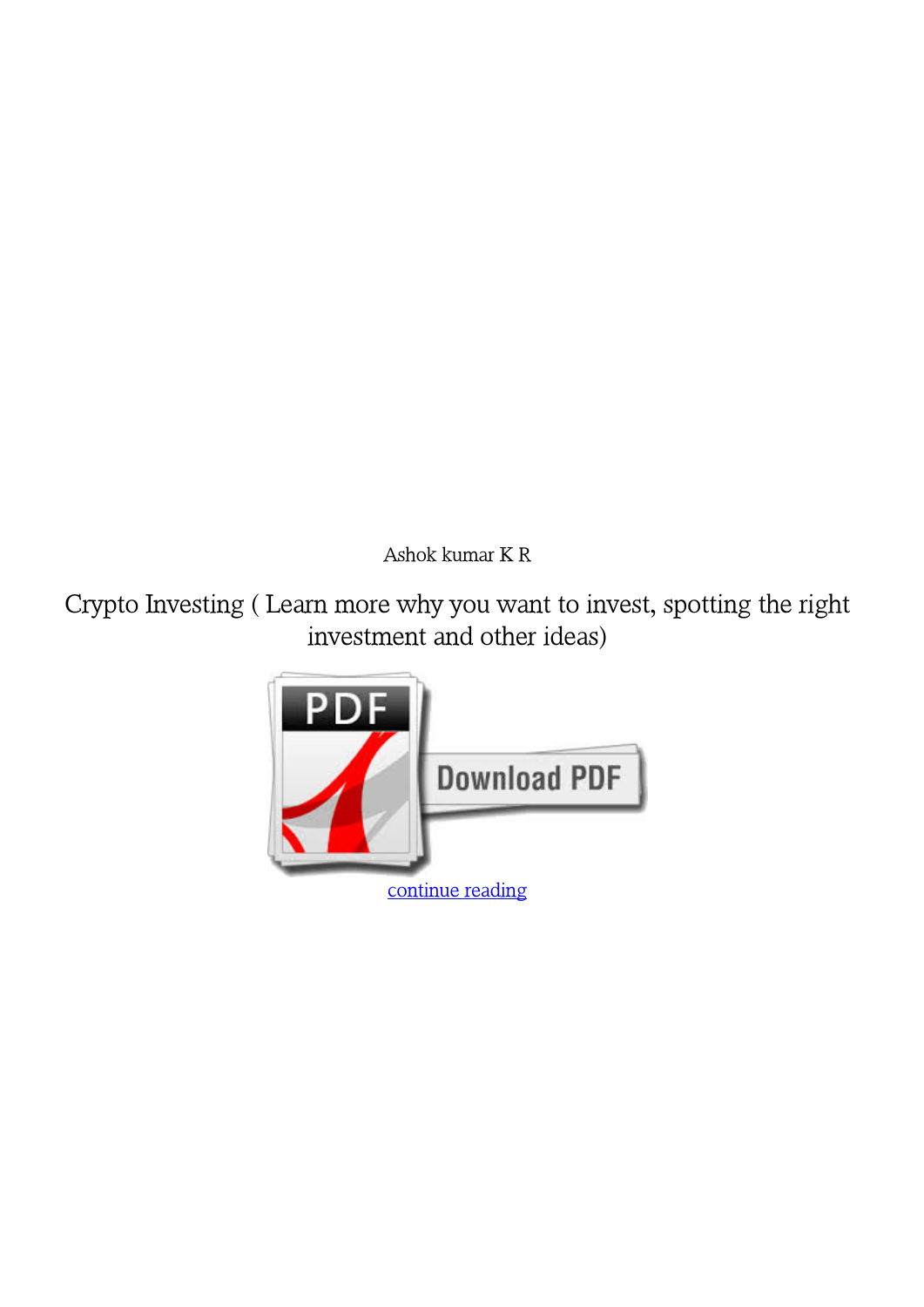This is a tough situation and in the event that you miss investing then you will regret like you missed bitcoins. You will never need 10000\$ nor 1000\$ and just only \$100 to start with investing one cryptocurrency on a monthly basis. Only the investors make the amount of money and traders have equivalent losses because it's risky.I recommend to be an investor rather than a trader ( This is exactly what We learnt after losing lots of money and after repeated failures,) Hold till you get earnings or let it go to zero. Have an extended term approach! This is the time to purchase other altcoins for long term. The profit percentage will be better than any other investment and Don't dump all your money on coins. Usually the hero or zero mindset, Invest when it's less cost and you will think it is in this book.!!



[continue reading](http://bit.ly/2Tge8Fv)